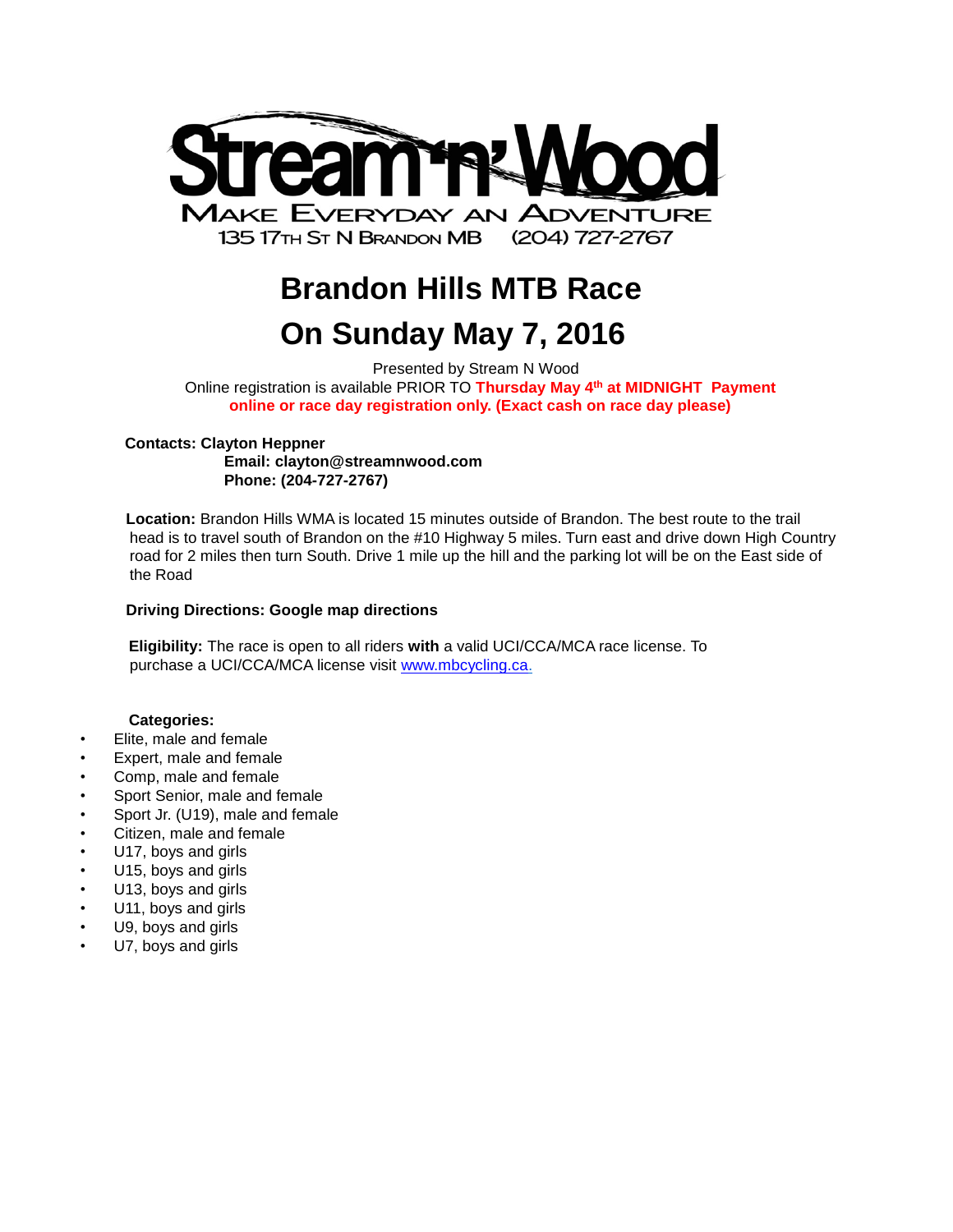## **Race Day Schedule:**

- Registration Opens 8:30
- Kids Pre-ride: (U7, U9, U11, U13) 8:30-9:30
- **Event 1**: U7/U9 (male and female) 10:00
- **Event 2**: U11, U13 (male and female) 11:00
- U15 through Elite Pre-ride: 12:15 1:15
- **Event 3**: Elite, Expert, Comp, Sport Senior, Sport Junior, U17, U15, (male and female) 1:30

## **Race Fees:**

- Pre-Registered U15-Elite \$40
- Race Day U15-Elite \$50
- Pre-Registered U7-U13 \$10
- Race Day U7-U13 \$20
	- Pre-Registered Citizen \$25
	- Race Day Citizen \$35

**Pre-Registration:** The pre-registration deadline is **Thursday May 4th at MIDNIGHT.**

**Race Day Registration:** If you miss the pre-registration deadline you must register onsite. On-site registration will be open at 8:30am and will close 1hr before your race start time:

- Event 1 (U7/U9) 8:30-9:00 (Start time 10:00)
- Event 2 (U11/U13) 8:30-10:00 (Start time 11:00)
- Event 3 (U15-Elite) 8:30-12:30 (Start time 1:30)

**Check In:** All registered riders must "Check-in" at the registration table during the registration period for their class listed above.

**Awards:** Prizes will be given to the top 3 finishers in each category directly after each race

## **Optimal Duration of Race by Category:**

## **ADULT**

-Elite Men: 1:30–1:45 -Elite Woman: 1:30-1:45 -Expert Men: 1:15-1:30 -Expert Woman: 1:10–1:30 -Comp Men: 1:15-1:30 -Comp Woman: 1:00–1:15 -Sport Senior Men: 1:00-1:15 -Sport Senior Woman: 0:45-1:00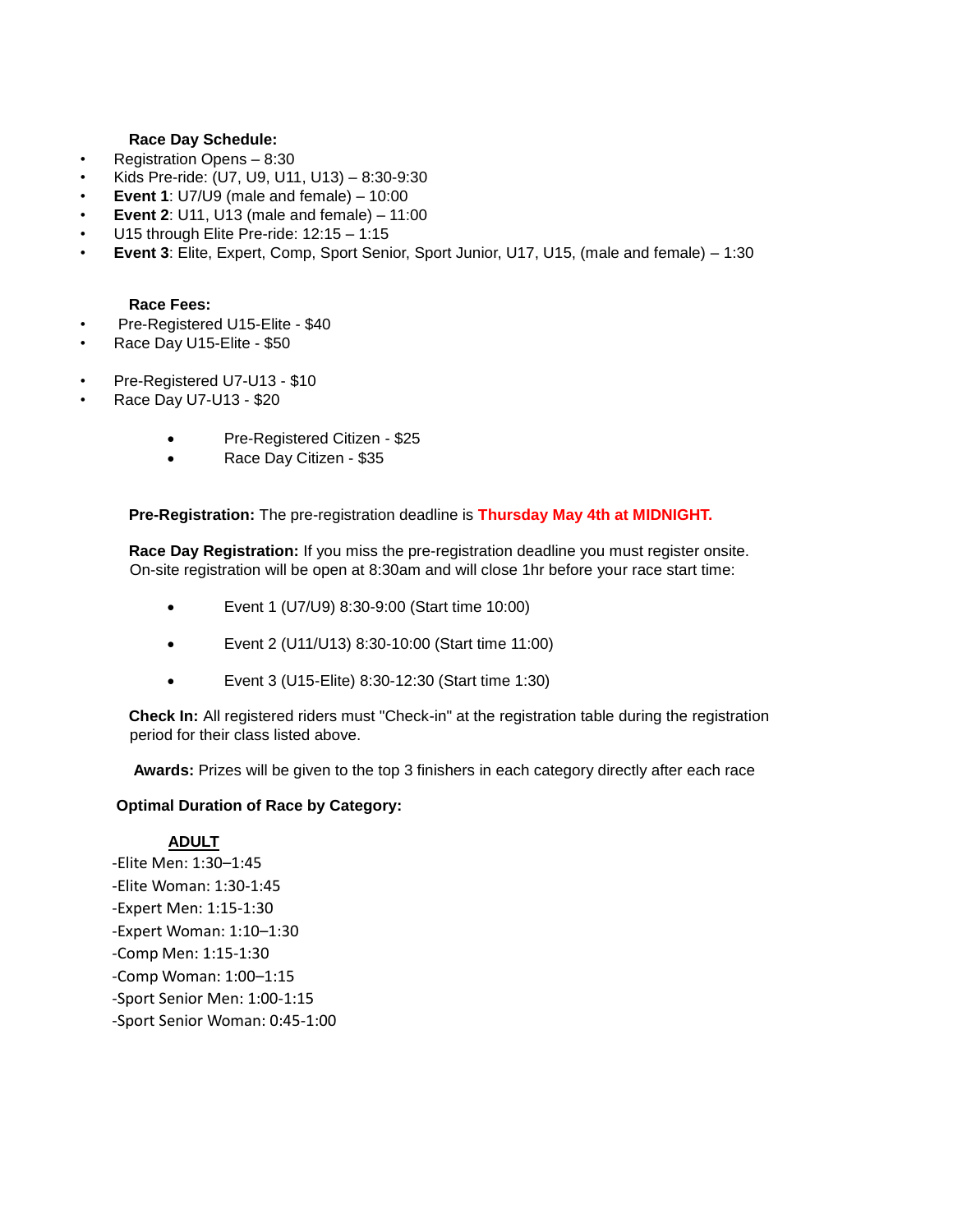-Sport Jr. Men: 1:00-1:15 -Sport Jr. Woman: 0:45-1:00 -Citizen: **1 Lap**

# **YOUTH**

- U17 Male: 0:45-1:15
- U17 Female: 0:45-1:00
- U15: 0:30-0:55
- U13: 0:20-0:45
- U11: 0:15-0:30
- U9: 0:15-0:30
- U7: 0:10-0:20

\*The above race durations are an estimate. The Commissaires (race officials) will determine the number of laps per category on race day.

# **Race Course:**

The race surface is dirt with roots, logs, and rock. It is a mix of mostly singletrack and some ATV trail sections (doubletrack). There are varying levels of hill climbs, fast flowing descents.

# **Race Map:**

Race maps will be up shortly and also posted on the "Stream N Wood Cycling" Facebook group along with a GPX file.

# **General Race Rules:**

- Pre-riding may only be done during the designated times for your category.
- Everyone riding on the course during scheduled Pre Ride/training times MUST have a current MCA general membership (or race license). Non members are not permitted to operate a bicycle on the course during scheduled event times.
- All racers must operate a bicycle with both front and rear working brakes.
- All racers must wear a safety approved helmet deemed appropriate for cycling AT ALL TIMES while riding (i.e. while training, racing, riding around the staging area etc.). No exceptions.
- Riders shall act and race with caution and respect for their fellow racers. They shall be held responsible for any accidents that they cause.
- Racers MUST present their license at the Registration/Check in table. Do not come to a race without your license. FYI, technically, the license is to remain on your person throughout the race.
- It is a racer's responsibility to know the race course and the number of required laps before the race starts. Marshals are not obligated to give out directions to confused riders.
- A racer must act in a sporting manner at all times and shall permit any faster rider to overtake without obstructing.
- If a rider exits the course for any reason, he/she must return to the course at exactly the same point from which they exited (i.e. do not cross over tape to reenter the course).
- Music players and electronic devises are NOT allowed by any racers during any events.
- Sleeveless jerseys are NOT allowed.
- You may only wear the jersey of a club or team to which you currently belong, i.e. do not wear a Pro team jerseys unless you are currently a member of that Pro team.
- The current defending Manitoba Cup winners should wear their Manitoba Cup jersey at Cup races. Previous years jerseys should not be worn by previous winners.